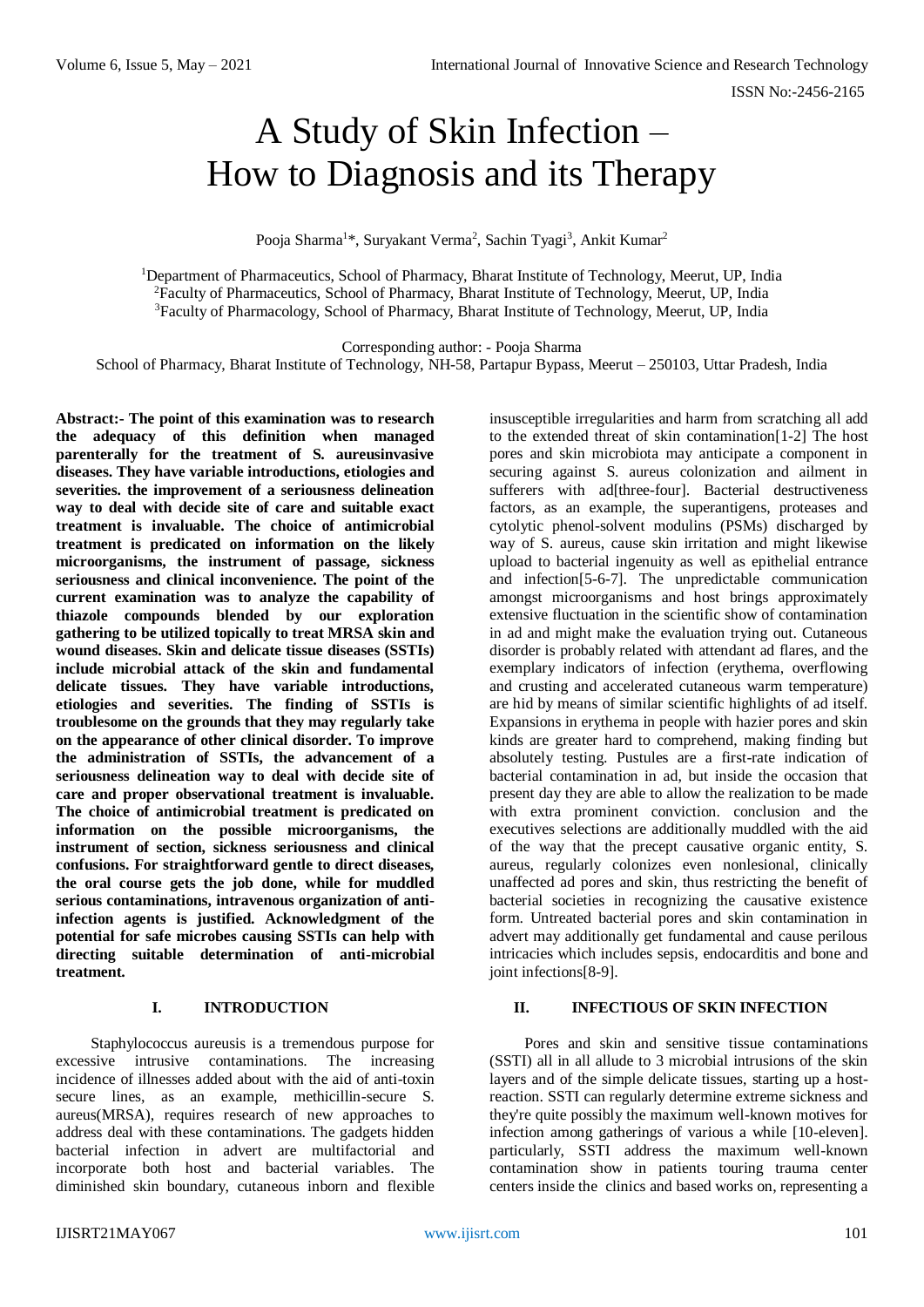generous little bit of disaster office visits and emergency sanatorium confirmations [12-thirteen]. Bacterial contaminations are of notable worry because the fee at which the causative microbes get obstruction in the direction of antimicrobials is lots higher than the pace of drugs disclosures [14].

Microscopic organisms make use of some countermeasures in opposition to antimicrobials which include however aren't limited to efflux and emission frameworks, advent of drugs adjusting factors, composed tenet of various qualities labored with via between mobile

interchanges otherwise called majority detecting and advent of an coverage obstruction like a case or biofilm[15-sixteen-17]. Given the variable display of SSTIs, an appraisal in their prevalence and predominance has been difficult. The assessed frequency pace of SSTIs is 24.6 in step with 1000 man years[18]. generally, the tempo of confounded cellulitis is low (erysipelas zero.09 in keeping with one thousand man years; lymphadenitis zero.sixteen% of all cellulitis cases; lymphangitis 0.16 in step with one thousand guy years and necrotizing fasciitis 0.04 consistent with one thousand guy years)[19].



Figure-1: **Structure of Skin**

## **III. HAZRDS FACTOR OF DISEASE**

The presence of unequivocal peril segments may also increases the effect of SSTIs, and may coordinate their etiology, the route of sickness and the reply to specific pills. The attendance is peril elements for growing a SSTI has no longer been regarded to relate with ailment fact [20]. since the decrease leg has been shown to be the maximum neverending place for SSTIs, examines have depicted unequivocal affected person-associated hazard factors for such defilements. some other file had the selection to assess the chance of a SSTI of the decrease limbs concern to the attendance of Staphylococcus aureus just as betahemolytic streptococcus in toe groups, leg deteriorations or sore, and moreover previous saphenectomy [21].

These elements are heedlessly compared to the development of SSTI of the lower leg. In a comparative humans, if toe internet organisms had been feeling the loss of, the presence of tineapedis had slight perceptive electricity for a SSTI. Plus, numerous patient-associated risk factors can also associate with a less fortunate belief, all the extra fast development of agony, all of the extra torpid patching and, also, more protected microorganisms. certain risk factors (industrious liver or renal disillusionment, asplenia, immunocompromised nation, vascular inadequacy or neuropathy) must be considered inside the confirmation of sickness truth.

The ensuing class is etiological danger factors. The phase of (harm or others) or unequivocal openings improves the probability of SSTIs performed by specific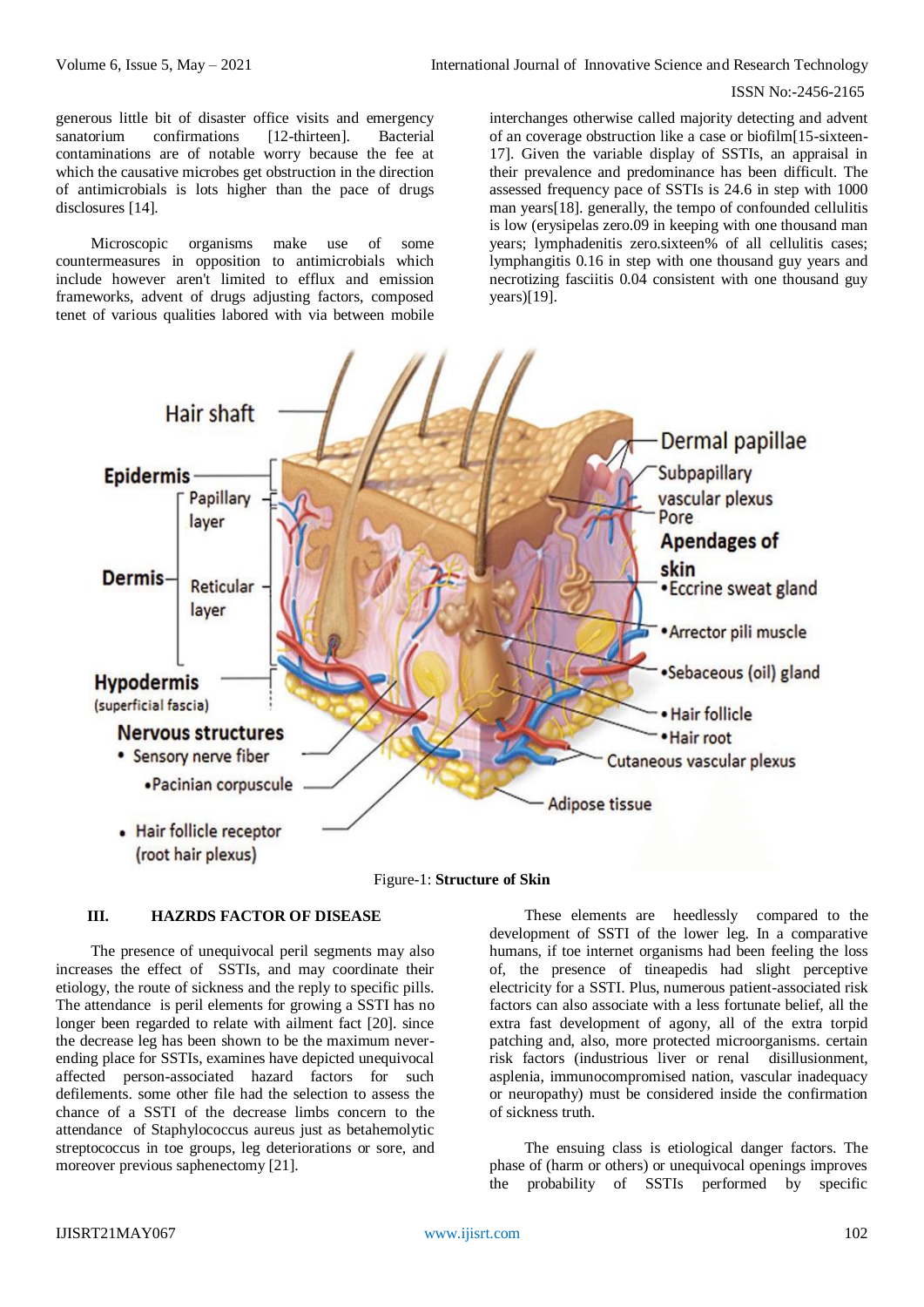microorganisms. there's cowl among hazard factors in this social occasion and those recorded within the above %. a total overview of those etiological risk elements and their linked bacterial causes are provided by using Eron et al[22]

## **IV. DEVELOPMENT OF DISEASE**

Human skin fills in because the most important line of protect towards microbial disease as an real obstruction; with the aid of discharging low pH, sebaceous liquid and unsaturated fat to restrict development of microorganisms; and through having its personal regular verdure, consequently discouraging colonization by using different pathogenic organisms[23].sadly, having infiltrated the integumentary boundary, tainting organic entities may additionally motive tissue harm and might actuate a provocative response. Microbes, at the beginning in low numbers, colonize diverse layers of the skin engineering (ie, dermis, dermis, subcutaneous and fat tissues, and muscle belt). As microbes growth in quantity wherein the integumentary difficulty is upset, intrusion via those colonizing microscopic organisms follows and a SSTI creates. Inclusion of pores in the dermis can also prompt folliculitis, furuncles or carbuncles. disease of the shallow layers of skin is marked erysipelas, though more profound affiliation of the epidermis or potentially subcutaneous tissues is labelledcellulitis.

At closing, affiliation of yet more profound skin buildings may also spark off fasciitis and even myositis. For humans with thick fat tissues (eg, overweight or stout humans), association of fats tissue causes panniculitis<sup>[24]</sup>. The medical show of most SSTIs is the end of a two-project degree. initially, intrusion takes place, and later on a cycle follows that finishes in scientific affects coming about due to the association of the microbes and the host guards. There are a few methods via which microbes input the pores and skin obstruction.

The maximum widely recognized direction is thru a damage in the boundary. Gashes, nibble wounds, scratches, instrumentation (eg, needles), earlier pores and skin conditions, wounds (eg, bird pox or ulcer), consumes and clinical manner are the regular structures of bargaining the skin obstruction. these structures license the section of normal pores and skin greenery and native flora from the tool of infiltration. unique publications of infiltration incorporate adjoining unfold from a close-by infection (eg, osteomyelitis), passage of water into pores and skin pores (eg, hottubfolliculitis) and, occasionally, hematogenous cultivating (ie, emboli)[25-26].

## **V. ANTIMICROBIAL TREATMENT**

Commonly, pharmacotherapeutic hints had been founded on bacterial etiology. Shockingly, frequently, the particular bacterial etiology of a SSTI is difficult to understand and clinicians are compelled to propose experimentally. eventually, remedy pointers depending on life bureaucracy are difficult to apply clinically. A technique depending on clinical display offers an inexpensive shape through which to coordinate SSTI remedy to help manipulate actual treatment. notwithstanding, deviations from this structure do appear underneath awesome conditions. those exquisite contemplations might also contain the accompanying – diabetic lower appendage sicknesses, nosocomial contaminations, illnesses auxiliary to explicit herbal openings, necrotizing contaminations and colonization with safe creatures (eg, MRSA). tips for treating ordinary SSTIs are introduced first, trailed via proposals for overseeing SSTIs in unusual situations. As brought before, the most famous etiologies of SSTIs are the regular host flowers. Over the midriff, one must continually remember staphylococcal and streptococcal species because the inciting organic entities of SSTIs. in this way, for all mild to direct contaminations (as per the beyond seriousness calculation), actual remedy ought to constantly be coordinated in opposition to those specie. (parent-1) (27-28)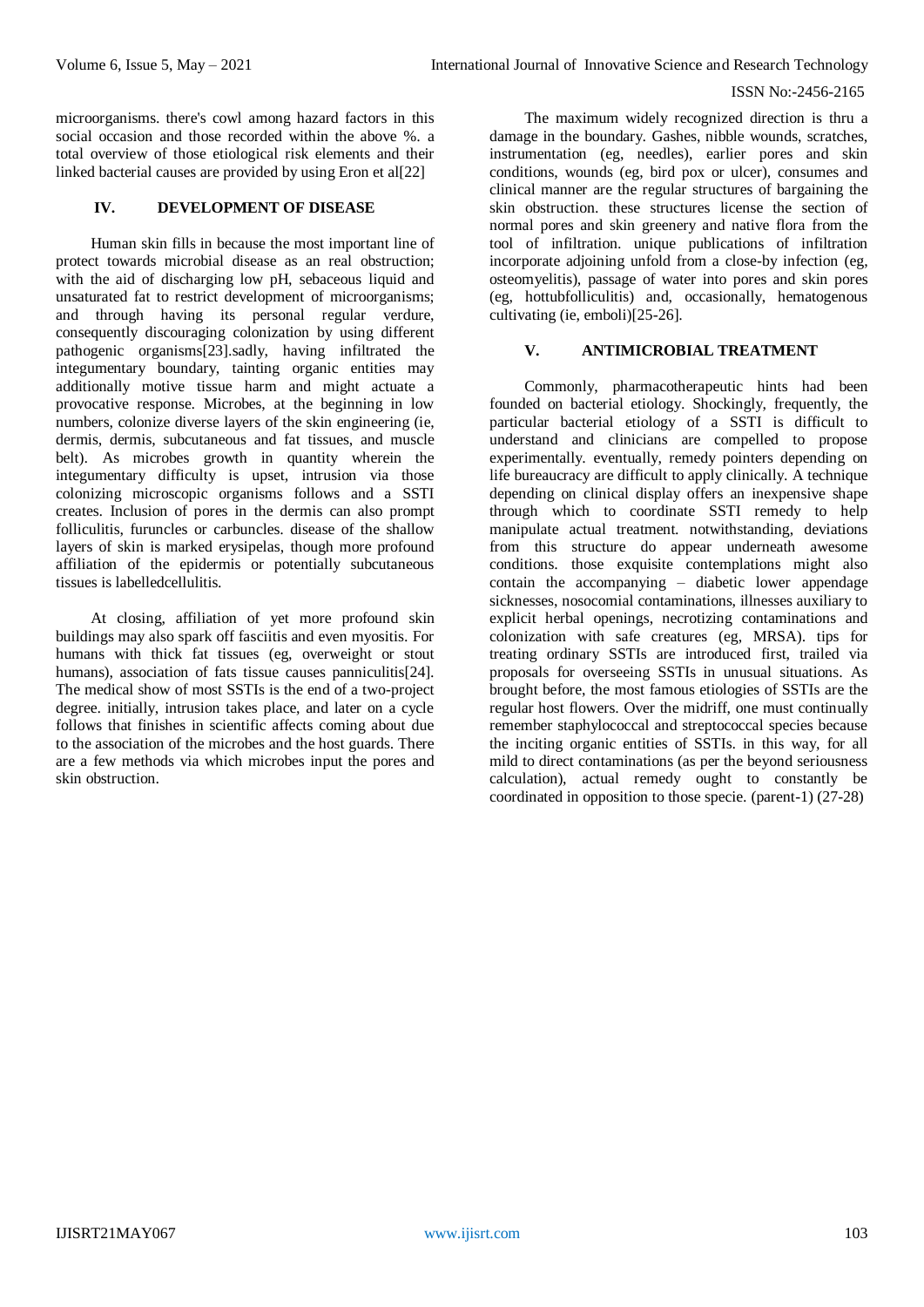

Figure-2: Mild to moderate infections (according to the previous severity algorithm), empirical therapy should always be directed against these specie.

Inside the first place, for shallow illnesses reminiscent of cellulitis, or new ulcer and anti-toxin naivity, remedy ought to anyhow goal staphylococcal and streptococcal species. second, for a chronic ulcer disorder in a patient with a background marked through severa anti-contamination guides, one likewise desires to think about Enterobacteriaceae species (in particular secure traces), coagulase-poor staphylococcus and MRSA as etiological microorganisms. Piperacillin-tazobactam, ceftriaxone, fluoroquinolones and the carbapenems, for instance, ertapenem, imipenem or meropenem, is probably considered as first-line exact specialists for those sores. For MRSA,

vancomycin is the pillar of remedy. 0.33, for the chronic nonhealing ulcer contaminations in patients with delayed anti-toxin openness, one requirements to think about P aeruginosa sickness. For these SSTIs, combination remedy have to comprise an antipseudomonal beta-lactam professional like piperacillin, piperacillin-tazobactam, ceftazidime or a carbapenem, further to a fluoroquinolone like ciprofloxacin. At lengthy remaining, for SSTIs displaying proof of corruption, the etiology is usually polymicrobial, and incorporates of each excessive-impact and anaerobic life bureaucracy. Introductory treatment in those sufferers must be intravenous; nevertheless, with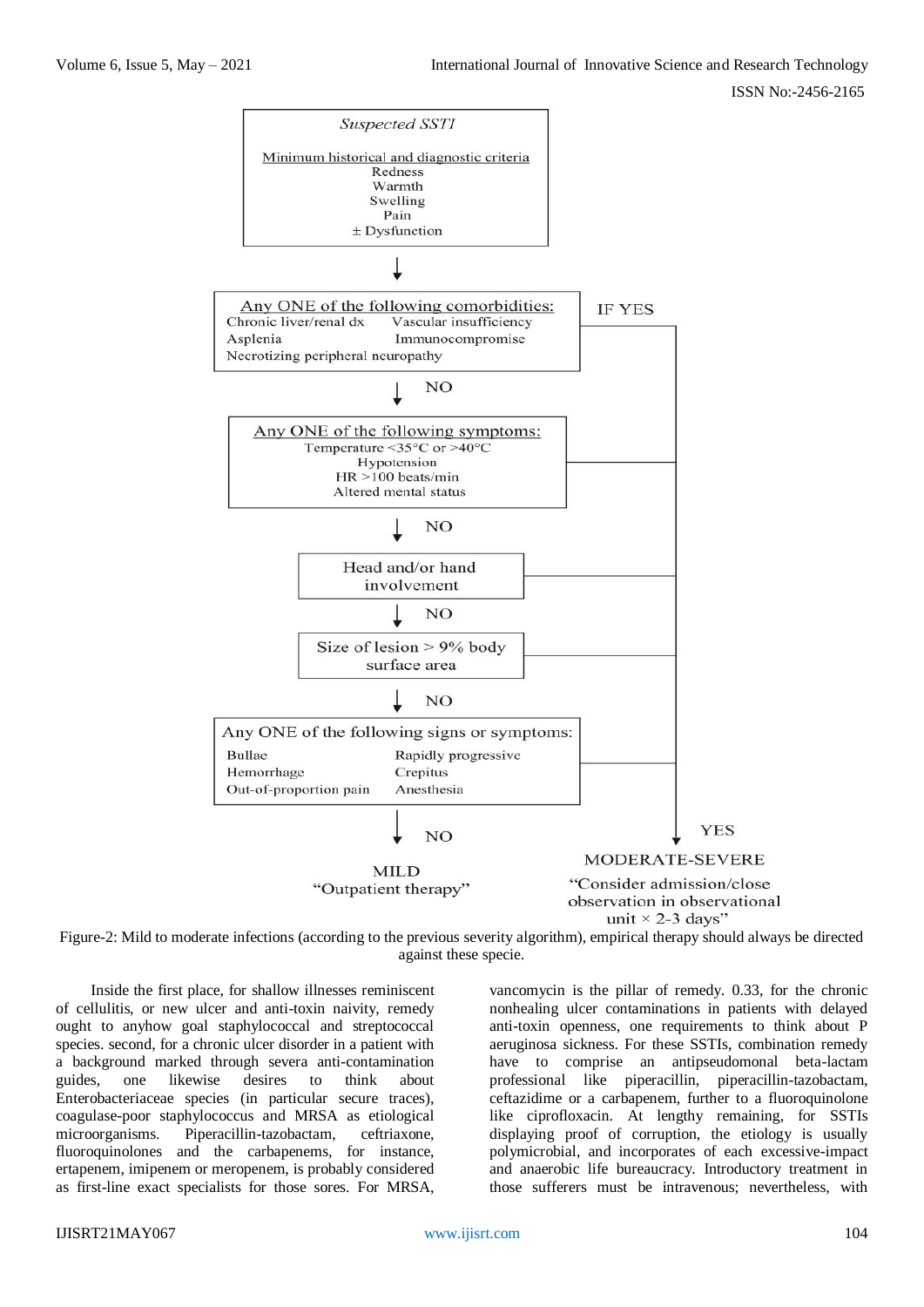clinical improvement, remedy is probably smoothed out to oral anti-toxins. The management of such illnesses requires cautious looking at and non-stop beneficial titration. quickly reformist and necrotic SSTIs require essential intercession. because of their propensity to provide vague symptoms and facet effects, a postponement in locating can also set off intense confusions. The management of those SSTIs requires early careful dialogue and regular attention measures, inclusive of liquid management, vasopressor experts and anti-microbials. severa accidents require broad debridement earlier than any mending may additionally begin [29-30].

## **Treatment duration**

There are no rule symptoms for term of SSTI treatment. while all is stated in finished, quick-route remedy for uSSTI is the norm of care. treatment span for cSSTI is variable, and is based upon patient response (laid low with immunological fame, comorbidities, age and so on), seriousness of disease and causative specialist. All things considered, remedy for maximum injuries calls for 7–14 days of anti-infection sellers remedy [31-32-33].

#### **Immunoglobulin therapy**

The utilization of intravenous immunoglobulin (IVIG) depends at the hypothetical machine that IG can increase leeway of S. Pyogenes by using the invulnerable framework, kill streptococcal superantigens and move approximately as an immunomodulatory expert, through the restricting with streptococcal inferred exotoxin [34-35]. some sure effects had been accounted for in myonecrosis and necrotizing fasciitis added about by means of S. pyogenes [36-37-38]. anyways, those patients could require extra cautious debridement. Proposed IVIG dose fluctuates, however maximum creators propose  $2 g/kg$  with an opportunity of a next portion, if fundamental after 24 h.fifty two facet impacts are best occasionally revealed, but the substantial contraindications incorporate particular IgA lack or a heritage marked by way of allergic reaction with immunoglobulins [39-40].].

#### **VI. CONCLUSION**

Discovering new applications for effectively affirmed hostile to infective can assist with lightening the issue presented by the absence of advancement of new antiinfection agents and the disturbing ascent in the occurrence of anti-infection safe microorganisms. Mupirocin is an illustration of a protected medication that, in spite of its fantastic movement against clinical disengages of S. aureusincluding MRSA strains[41]. This investigation exhibited the practicality of utilizing parenterally administrated Nanomupirocin for the treatment of obtrusive S. aureusinfections. The better antimicrobial movement of Nano-mupirocin over the free medication was owed not just than the defensive impact presented by the liposomes from metabolic debasement and plasma inactivation yet in addition to the improved conveyance of anti-toxin to the contaminated organs and to the intracellular compartment in S. aureus-holding phagocytic cells. Intranasal utilization of mupirocin is normally utilized for destruction of MRSA

carriage in the emergency clinic setting [42-43]. The clinical range of streptococcal diseases of cutaneous and delicate tissue goes from limited impetigo to profoundly intrusive fasciitis with related poisonous stun. Doctors should perceive the early signs and indications of obtrusive streptococcal contaminations in light of the rate with which they progress and their potential for a lethal result. The mind boggling interaction between strain destructiveness and host reaction underlies the development of hazardous streptococcal diseases; understanding it better may prompt more adequate types of therapy[44]. Impetigo is the maximum commonplace number one skin infection; it's miles notably contagious and happens mainly in kids. even as modifications inside the etiology of impetigo have been suggested, with approximately one-1/2 of infections now being as a result of S. aureus, institution A streptococci remain crucial pathogens in over a 0.33 of cases of impetigo[45] and in infections along with erysipelas and cellulitis. Impetigo lesions inside the hamster undergo clinical and histological similarities to the ones visible in human beings[46,47]. The discriminative models applied inside the studies said right here were used previously for comparing systemic and topical antimicrobial retailers[48,49,50,51].

#### **REFERENCES**

- [1]. Cork MJ, Danby SG, Vasilopoulos Y et al. Epidermal barrier dysfunction in atopic dermatitis. J Invest Dermatol 2009; 129:1892–908.
- [2]. Eyerich K, Pennino D, Scarponi C et al. IL-17 in atopic eczema: linking allergen-specific adaptive and microbialtriggered innate immune response. J Allergy Clin Immunol 2009;
- [3]. Nakatsuji T, Chen TH, Narala S et al. Antimicrobials from human skin commensal bacteria protect against Staphylococcus aureus and are deficient in atopic dermatitis. Sci Transl Med 2017; 9:eaah4680-123:59– 66.
- [4]. Myles IA, Earland NJ, Anderson ED et al. First-inhuman topical microbiome transplantation with Roseomonas mucosa for atopic dermatitis. JCI Insight 2018; 3:120608.
- [5]. Ong PY, Leung DYM. Bacterial and viral infections in atopic dermatitis: a comprehensive review. Clin Rev Allergy Immunol 2016; 51:329–37.
- [6]. Leung DYM. The role of Staphylococcus aureus in atopic eczema. Acta Derm Venereol 2008; Suppl. 216:21–7.
- [7]. Geoghegan JA, Irvine AD, Foster TJ. Staphylococcus aureus and atopic dermatitis: a complex and evolving relationship. Trends Microbiol 2018; 26:484–97.
- [8]. Benenson S, Zimhony O, Dahan D et al. Atopic dermatitis – a risk factor for invasive Staphylococcus aureus infections: two cases and review. Am J Med 2005; 118:1048–51.
- [9]. Serrano L, Patel KR, Silverberg JI. Association between atopic dermatitis and extracutaneous bacterial and mycobacterial infections: a systematic review and meta-analysis. J Am Acad Dermatol 2019; 80:904–12.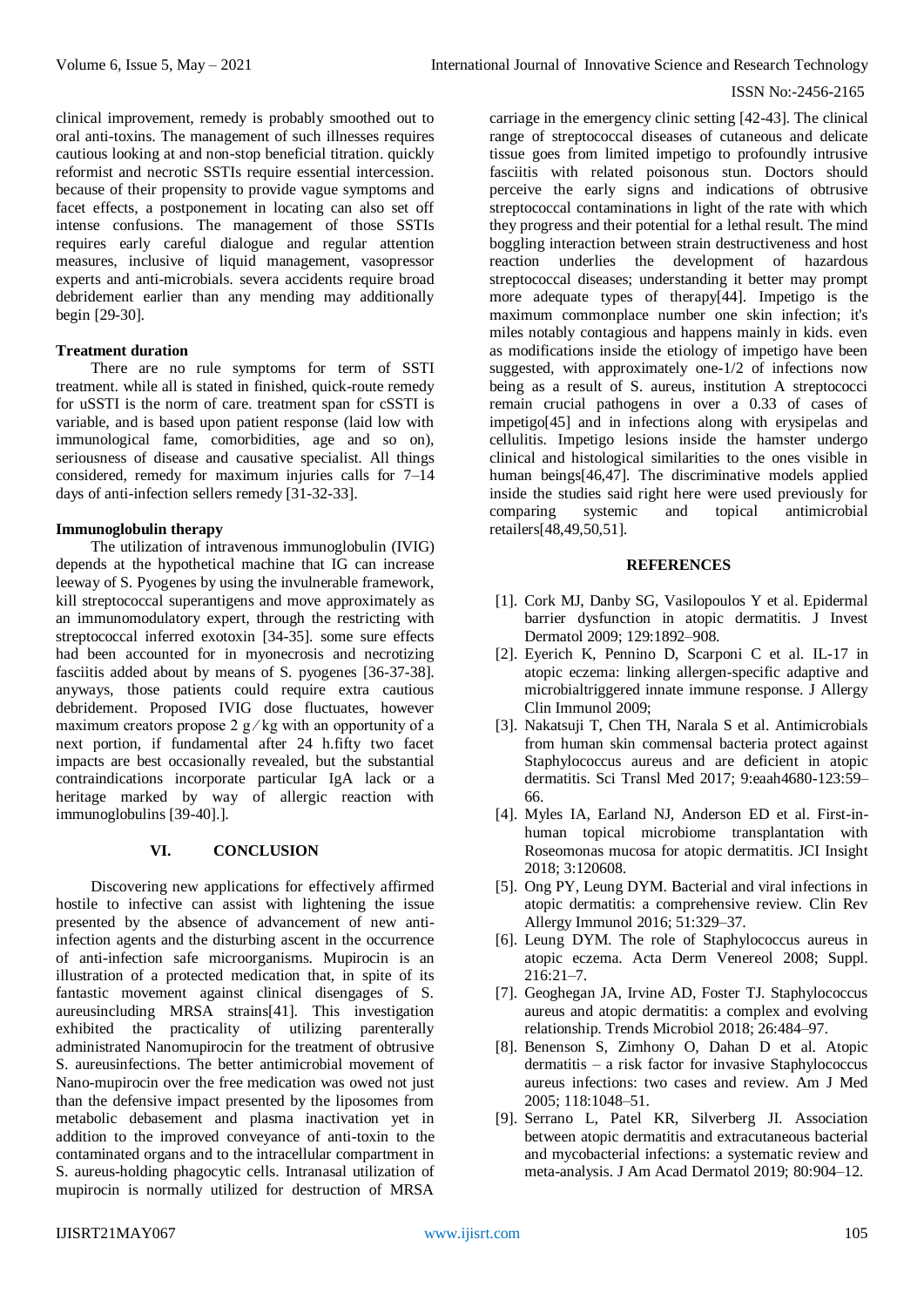- [10]. Stevens DL, Bisno AL, Chambers HF et al. Practice guidelines for the diagnosis and management of skin and soft-tissue infections.Clin Infect Dis 2005; 41: 1373–1406.
- [11]. May AK. Skin and soft tissue infections. SurgClin N Am 2009; 89: 403–420.
- [12]. Jones ME, Karlowsky A, Draghi D et al. Epidemiology and antibiotic susceptibility of bacteria causing skin and soft tissue infections in the USA and Europe: a guide to appropriate antimicrobial therapy. Int J Antimicrob Agents 2003; 22: 406–419.
- [13]. Di Nubile MJ, Lipsky BA. Complicated infections of skin and skin structures: when the infection is more than skin deep. J AntimicrobChemother 2004; 53: 37– 50.
- [14]. Ventola CL. 2015. The antibiotic resistance crisis: part 1: causes and threats. P T. 40:277-283.
- [15]. Dever LA, Dermody TS. 1991. Mechanisms of bacterial resistance to antibiotics. Arch Intern Med. 151:886–895.

doi:10.1001/archinte.1991.00400050040010

- [16]. Bariar LM, Vasenwala SM, Malik A, Ansari GH, Chowdhury TE. 1997. A clinicopathological study of infections in burn patients and importance of biopsy. J Indian Med Assoc. 95:573–575.
- [17]. Petkovsek Z, Elersic K, Gubina M, Zgur-Bertok D, StarcicErjavec M. 2009. Virulence potential of *Escherichia coli* isolates from skin and soft tissue infections. J ClinMicrobiol. 47:1811–1817. doi:10.1128/JCM.01421-08
- [18]. Ellis Simonsen SM, van Orman ER, Hatch BE, et al. Cellulitis incidence in a defined population. Epidemiol Infect 2006;134:293-9.
- [19]. Baddour LM. Epidemiology, clinical features, and diagnosis of cellulitis.<http://www.utdol.com/utd/content/topic.do?t opicKey=skin.inf/11185&selectedTitle=1150&source = searc\_result2008> (Version current at February 12, 2008).
- [20]. Eron LJ, Lipsky BA, Low DE, Nathwani D, Tice AD, Volturo GA; Expert panel on managing skin and soft tissue infections. Managing skin and soft tissue infections: Expert panel recommendations on key decision points. J AntimicrobChemother 2003;52:i3- 17.
- [21]. Horowitz Y, Sperber AD, Almog Y. Gram-negative cellulitis complicating cirrhosis. Mayo Clin Proc 2004;79:247-50.
- [22]. McAdam AJ, Sharpe AH.Infectious diseases bacterial infections. In: Kumar V, Abbas AK, Fausto N, eds. Robbins &Cotran Pathologic Basis of Disease. Philadelphia: Elsevier Inc, 2005:371-96.
- [23]. Nauta RJ. A radical approach to bacterial panniculitis of the abdominal wall in the morbidly obese. Surgery 1990;107:134-9.
- [24]. Swartz MN. Clinical practice.Cellulitis. N Engl J Med 2004;350:904-12.
- [25]. Stevens DL, Bisno AL, Chambers HF, et al; Infectious Diseases Society of America. Practice guidelines for the diagnosis and management of skin and soft-tissue

infections. Clin Infect Dis 2005;41:1373-406. (Errata in 2005;41:1830, 2006;42:1219).

- [26]. Swartz MN. Clinical practice.Cellulitis. N Engl J Med 2004;350:904-12.
- [27]. Stevens DL, Bisno AL, Chambers HF, et al; Infectious Diseases Society of America. Practice guidelines for the diagnosis and management of skin and soft-tissue infections. Clin Infect Dis 2005;41:1373-406. (Errata in 2005;41:1830, 2006;42:1219).
- [28]. Fung HB, Chang JY, Kuczynski S. A practical guide to the treatment of complicated skin and soft tissue infections. Drugs 2003;63:1459-80.
- [29]. Stevens DL, Bisno AL, Chambers HF, et al; Infectious Diseases Society of America. Practice guidelines for the diagnosis and management of skin and soft-tissue infections. Clin Infect Dis 2005;41:1373-406. (Errata in 2005;41:1830, 2006;42:1219).
- [30]. Vinh DC, Embil JM. Rapidly progressive soft tissue infections. Lancet Infect Dis 2005;5:501-13.
- [31]. Stevens DL, Bisno AL, Chambers HF et al. Practice guidelines for the diagnosis and management of skin and soft-tissue infections. Clin Infect Dis 2005; 41: 1373–1406.
- [32]. Templer SJ, Brito MO. Bacterial skin and soft tissue infections. 2009. URL [http://www.turner](http://www.turner-white.com/memberfile.php?PubCode)[white.com/memberfile.php?PubCode=](http://www.turner-white.com/memberfile.php?PubCode) hp\_mar09\_bacterial.pdf (last accessed: 20 November 2011).
- [33]. Pretorius J. Skin and soft-tissue infections: the early clinical presentation of soft-tissue infections may be deceptive. CME 2010; 28: 265–269.
- [34]. Norrby-Teglund A, Haul R, Low DE et al. Evidence for the presence of streptococcalsuperantigenneutralising antibodies in normal polyspecific immunoglobulin O. Infect Immun 1996; 64: 5395–5398.
- [35]. Provan D, Nokes TJC, Agrawal S et al. Clinical Guidelines for Immunoglobulin Use, 2nd edn. Department of Health, London, 2008, 62.
- [36]. Cawley MJ, Briggs M, Haith LR Jr et al. Intravenous immunoglobulin as adjunctive treatment for streptococcal toxic shock syndrome associated with necrotizng fasciitis: case report and review. Pharmacotherapy 1999; 19: 1094–1098
- [37]. Aakalu VK, Sajja K, Cook J et al. Group A streptococcal necrotizing fasciitis of the eyelids and face managed with debridement and adjunctive intravenous immunoglobulin. OphthalPlastReconstrSurg 2009; 25: 332–334.
- [38]. S.J. van Hal, T.P. Lodise, D.L. Paterson, The clinical significance of vancomycin minimum inhibitory concentration in *Staphylococcus aureus*infections: a systematic reviewand meta-analysis, Clin Infect Dis, 54 (2012) 755-771.
- [39]. H. Rode, P.M. de Wet, A.J. Millar, S. Cywes, Bactericidal efficacy of mupirocin in multiantibiotic resistant *Staphylococcus aureus*burn wound infection, J AntimicrobChemother, 21 (1988) 589-595
- [40]. D.R. Reagan, B.N. Doebbeling, M.A. Pfaller, C.T. Sheetz, A.K. Houston, R.J. Hollis, R.P. Wenzel, Elimination of coincident *Staphylococcus aureus*nasal